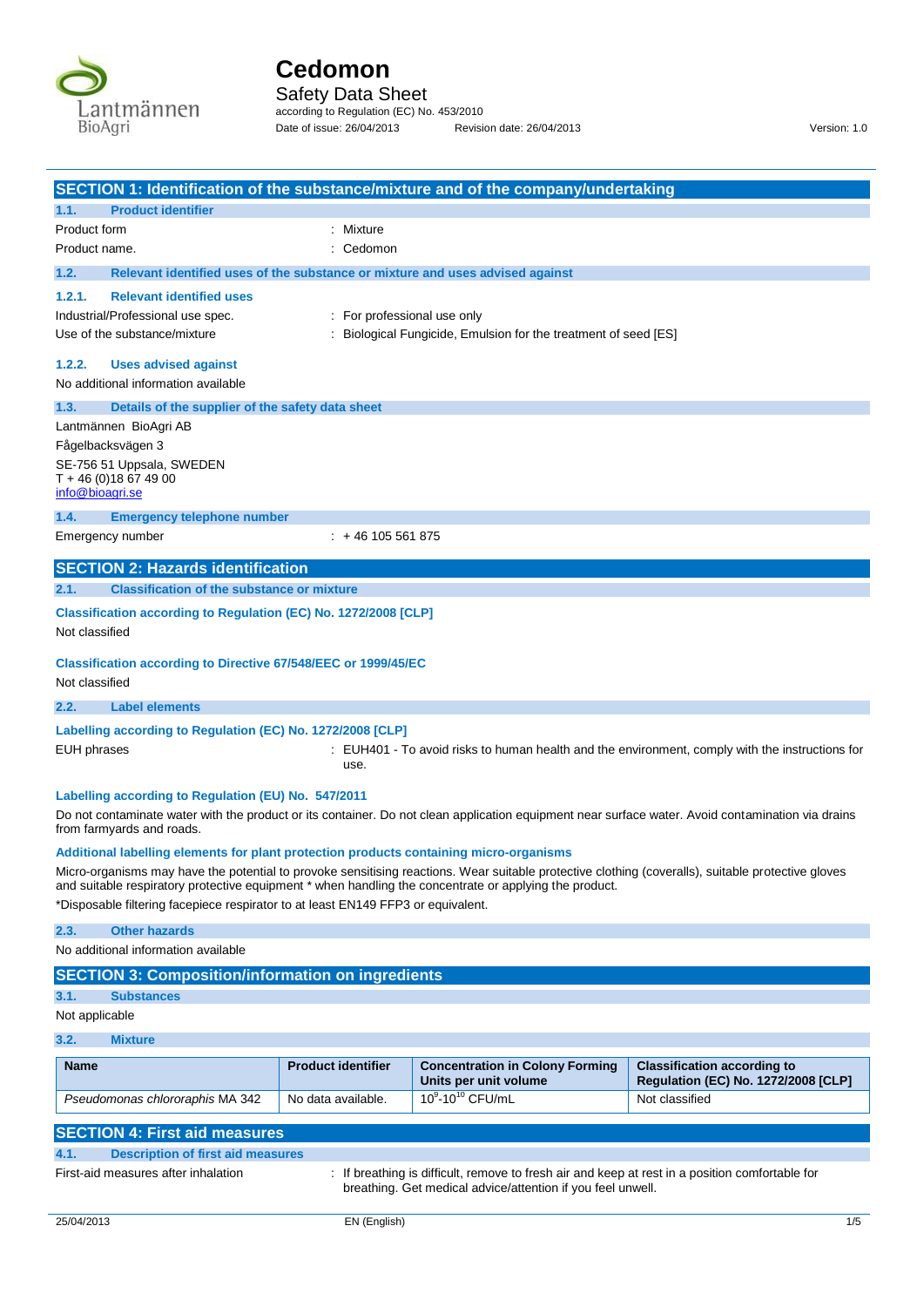## Safety Data Sheet

| according to Regulation (EC) No. 453/2010                           |                                                                                                                                                                                                |
|---------------------------------------------------------------------|------------------------------------------------------------------------------------------------------------------------------------------------------------------------------------------------|
| First-aid measures after skin contact                               | : If irritation occurs, flush skin with plenty of water. Get medical attention if irritation persists.                                                                                         |
| First-aid measures after eye contact                                | In case of contact, immediately flush eyes with plenty of water. Remove contact lenses, if worn.<br>If irritation persists, get medical attention.                                             |
| First-aid measures after ingestion                                  | If swallowed, do NOT induce vomiting unless directed to do so by medical personnel. Never give<br>anything by mouth to an unconscious person. Get medical advice/attention if you feel unwell. |
| 4.2.<br>Most important symptoms and effects, both acute and delayed |                                                                                                                                                                                                |
| Symptoms/injuries                                                   | : Micro-organisms may have the potential to provoke sensitising reactions.                                                                                                                     |
| Symptoms/injuries after inhalation                                  | : See above.                                                                                                                                                                                   |
| Symptoms/injuries after skin contact                                | See above.                                                                                                                                                                                     |
| Symptoms/injuries after eye contact                                 | $\therefore$ See above.                                                                                                                                                                        |
| Symptoms/injuries after ingestion                                   | : See above.                                                                                                                                                                                   |

### **4.3. Indication of any immediate medical attention and special treatment needed** Symptoms may not appear immediately. In case of accident or if you feel unwell, seek medical advice immediately (show the label or SDS where possible).

|             | <b>SECTION 5: Firefighting measures</b>               |  |                                                               |  |  |
|-------------|-------------------------------------------------------|--|---------------------------------------------------------------|--|--|
| 5.1.        | <b>Extinguishing media</b>                            |  |                                                               |  |  |
|             | Suitable extinguishing media                          |  | Carbon dioxide, alcohol foam, dry chemical powder.            |  |  |
|             | Unsuitable extinguishing media                        |  | Not available.                                                |  |  |
| 5.2.        | Special hazards arising from the substance or mixture |  |                                                               |  |  |
| Fire hazard |                                                       |  | Fine oil mists may be hazardous.                              |  |  |
| Reactivity  |                                                       |  | : No dangerous reaction known under conditions of normal use. |  |  |
| 5.3.        | <b>Advice for firefighters</b>                        |  |                                                               |  |  |
|             |                                                       |  |                                                               |  |  |

-

|                                                                                                                         | <b>SECTION 6: Accidental release measures</b>                                                                                                                                                                                                                                                                                                                                                                                |                                                                                                                                                                                                                               |  |  |
|-------------------------------------------------------------------------------------------------------------------------|------------------------------------------------------------------------------------------------------------------------------------------------------------------------------------------------------------------------------------------------------------------------------------------------------------------------------------------------------------------------------------------------------------------------------|-------------------------------------------------------------------------------------------------------------------------------------------------------------------------------------------------------------------------------|--|--|
| 6.1.                                                                                                                    | Personal precautions, protective equipment and emergency procedures                                                                                                                                                                                                                                                                                                                                                          |                                                                                                                                                                                                                               |  |  |
| 6.1.1.                                                                                                                  | For non-emergency personnel                                                                                                                                                                                                                                                                                                                                                                                                  |                                                                                                                                                                                                                               |  |  |
|                                                                                                                         | Protective equipment                                                                                                                                                                                                                                                                                                                                                                                                         | : Use personal protection recommended in Section 8. Isolate the hazard area and deny entry to<br>unnecessary and unprotected personnel.                                                                                       |  |  |
| 6.1.2.                                                                                                                  | For emergency responders                                                                                                                                                                                                                                                                                                                                                                                                     |                                                                                                                                                                                                                               |  |  |
|                                                                                                                         | Protective equipment                                                                                                                                                                                                                                                                                                                                                                                                         | : Equip cleanup crew with proper protection.                                                                                                                                                                                  |  |  |
| 6.2.                                                                                                                    | <b>Environmental precautions</b>                                                                                                                                                                                                                                                                                                                                                                                             |                                                                                                                                                                                                                               |  |  |
|                                                                                                                         |                                                                                                                                                                                                                                                                                                                                                                                                                              | Keep out of drains, sewers, ditches, and waterways. Minimize use of water to prevent environmental contamination. Handle as organic waste.                                                                                    |  |  |
| 6.3.                                                                                                                    | Methods and material for containment and cleaning up                                                                                                                                                                                                                                                                                                                                                                         |                                                                                                                                                                                                                               |  |  |
| For containment                                                                                                         |                                                                                                                                                                                                                                                                                                                                                                                                                              | : Contain and/or absorb spill with inert material (e.g. sand, vermiculite), then place in a suitable<br>container. Do not flush to sewer or allow to enter waterways. Use appropriate Personal<br>Protective Equipment (PPE). |  |  |
|                                                                                                                         | Methods for cleaning up                                                                                                                                                                                                                                                                                                                                                                                                      | : Soak into absorbent material. Thoroughly wash the area with water after a spill or leak.                                                                                                                                    |  |  |
| 6.4.                                                                                                                    | <b>Reference to other sections</b>                                                                                                                                                                                                                                                                                                                                                                                           |                                                                                                                                                                                                                               |  |  |
| See section 8 for further information on protective clothing and equipment and section 13 for advice on waste disposal. |                                                                                                                                                                                                                                                                                                                                                                                                                              |                                                                                                                                                                                                                               |  |  |
|                                                                                                                         | $\mathbf{A} = \mathbf{A} + \mathbf{B} + \mathbf{A} + \mathbf{B} + \mathbf{B} + \mathbf{B} + \mathbf{B} + \mathbf{B} + \mathbf{B} + \mathbf{B} + \mathbf{B} + \mathbf{B} + \mathbf{B} + \mathbf{B} + \mathbf{B} + \mathbf{B} + \mathbf{B} + \mathbf{B} + \mathbf{B} + \mathbf{B} + \mathbf{B} + \mathbf{B} + \mathbf{B} + \mathbf{B} + \mathbf{B} + \mathbf{B} + \mathbf{B} + \mathbf{B} + \mathbf{B} + \mathbf{B} + \mathbf$ |                                                                                                                                                                                                                               |  |  |

|                               | <b>SECTION 7: Handling and storage</b>                       |                                                                                                                                                                                                                                                                                     |  |  |  |
|-------------------------------|--------------------------------------------------------------|-------------------------------------------------------------------------------------------------------------------------------------------------------------------------------------------------------------------------------------------------------------------------------------|--|--|--|
| 7.1.                          | <b>Precautions for safe handling</b>                         |                                                                                                                                                                                                                                                                                     |  |  |  |
| Precautions for safe handling |                                                              | : Avoid contact with skin and eyes. Avoid breathing vapour or mist. Do not swallow. Handle and<br>open container with care. When using do not eat, drink or smoke. When applying the product use<br>disposable filtering facepiece respirator to at least EN149 FFP3 or equivalent. |  |  |  |
| 7.2.                          | Conditions for safe storage, including any incompatibilities |                                                                                                                                                                                                                                                                                     |  |  |  |
|                               | Storage conditions                                           | : Keep out of the reach of children. Store the container closed under cool $(+4^{\circ}C \text{ to } +8^{\circ}C)$ and well<br>ventilated conditions and use the product before the best date shown at a separate label at the<br>package.                                          |  |  |  |
|                               | Incompatible materials                                       | : None known.                                                                                                                                                                                                                                                                       |  |  |  |
| 7.3.                          | Specific end use(s)                                          |                                                                                                                                                                                                                                                                                     |  |  |  |
|                               |                                                              |                                                                                                                                                                                                                                                                                     |  |  |  |

Cedomon is a biological fungicide for seed-dressing against seedborne fungal disease.

|                                      | <b>SECTION 8: Exposure controls/personal protection</b> |  |  |  |  |  |
|--------------------------------------|---------------------------------------------------------|--|--|--|--|--|
| 8.1.                                 | <b>Control parameters</b>                               |  |  |  |  |  |
| No additional information available. |                                                         |  |  |  |  |  |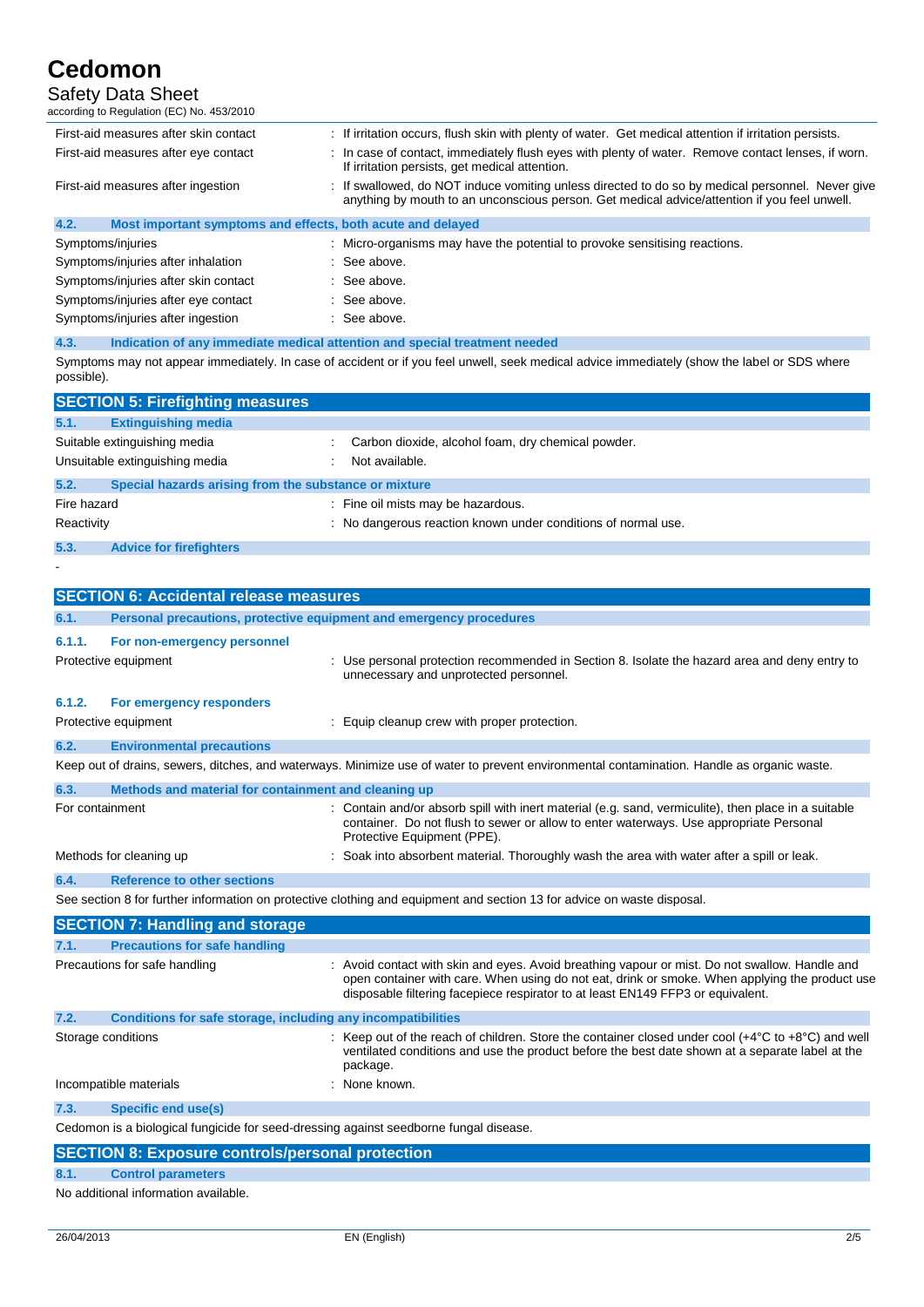### Safety Data Sheet

according to Regulation (EC) No. 453/2010

| 8.2.<br><b>Exposure controls</b> |                                                                                                                                                                                                            |
|----------------------------------|------------------------------------------------------------------------------------------------------------------------------------------------------------------------------------------------------------|
| Appropriate engineering controls | : Use ventilation adequate to keep exposures (airborne levels of dust, fume, vapor, etc.) below<br>recommended exposure limits.                                                                            |
| Personal protective equipment    | : Avoid all unnecessary exposure.                                                                                                                                                                          |
| Hand protection                  | : Wear suitableprotective gloves.                                                                                                                                                                          |
| Eye protection                   | : Safety glasses or goggles are recommended when using product.                                                                                                                                            |
| Skin and body protection         | : Wear suitable protective clothing (coveralls) and suitable respiratory protective equipment.                                                                                                             |
| Environmental exposure controls  | Maintain levels below Community environmental protection thresholds.                                                                                                                                       |
| Other information                | : Do not eat, smoke or drink where material is handled, processed or stored. Wash hands carefully<br>before eating or smoking. Handle according to established industrial hygiene and safety<br>practices. |

| <b>SECTION 9: Physical and chemical properties</b>            |                                                                          |
|---------------------------------------------------------------|--------------------------------------------------------------------------|
| 9.1.<br>Information on basic physical and chemical properties |                                                                          |
| Physical state                                                | $:$ Liquid.                                                              |
| Appearance                                                    | Blue liquid.                                                             |
| Colour                                                        | Blue.                                                                    |
| Odour                                                         | : Butyric acid.                                                          |
| Odour threshold                                               | No data available.                                                       |
| рH                                                            | 5.40 (undiluted).                                                        |
| Relative evaporation rate (butylacetate=1)                    | : No data available.                                                     |
| Melting point                                                 | No data available.                                                       |
| Freezing point                                                | No data available.                                                       |
| Boiling point                                                 | No data available.                                                       |
| Flash point                                                   | 198.5°C (Method A.9).                                                    |
| Self ignition temperature                                     | 400°C (Method A.15)                                                      |
| Decomposition temperature                                     | No data available.                                                       |
| Flammability (solid, gas)                                     | Non flammable.                                                           |
| Vapour pressure                                               | No data available.                                                       |
| Relative vapour density at 20 °C                              | : 0.927 g/mL (Method OECD 109).                                          |
| Relative density                                              | $D^{20}$ <sub>4</sub> 0.927 (Method OECD 109).                           |
| Solubility                                                    | No data available.                                                       |
| Log Pow                                                       | : No data available.                                                     |
| Log Kow                                                       | No data available.                                                       |
| Viscosity, kinematic                                          | 96.4 cP at 20°C (Method OECD 114).<br>42.7 cP at 40°C (Method OECD 114). |
| Viscosity, dynamic                                            | : No data available.                                                     |
| <b>Explosive properties</b>                                   | No explosive properties. (Method A.14., OECD 113, OCSPP 830.6316).       |
| Oxidising properties                                          | No oxidising properties. (Method O.2 and A.21).                          |
| Explosive limits                                              | : No data available.                                                     |

#### **9.2. Other information**

No additional information available.

|                   | <b>SECTION 10: Stability and reactivity</b>                 |
|-------------------|-------------------------------------------------------------|
| 10.1.             | <b>Reactivity</b>                                           |
|                   | No dangerous reaction known under conditions of normal use. |
| 10.2.             | <b>Chemical stability</b>                                   |
|                   | Stable under normal conditions.                             |
| 10.3.             | <b>Possibility of hazardous reactions</b>                   |
|                   | No dangerous reaction known under conditions of normal use. |
| 10.4.             | <b>Conditions to avoid</b>                                  |
|                   | Heat. Incompatible materials.                               |
| 10.5.             | <b>Incompatible materials</b>                               |
| Strong oxidizers. |                                                             |
| 10.6.             | <b>Hazardous decomposition products</b>                     |
|                   | Moujeduals and are not limited to oviden of carbon          |

May include, and are not limited to: oxides of carbon.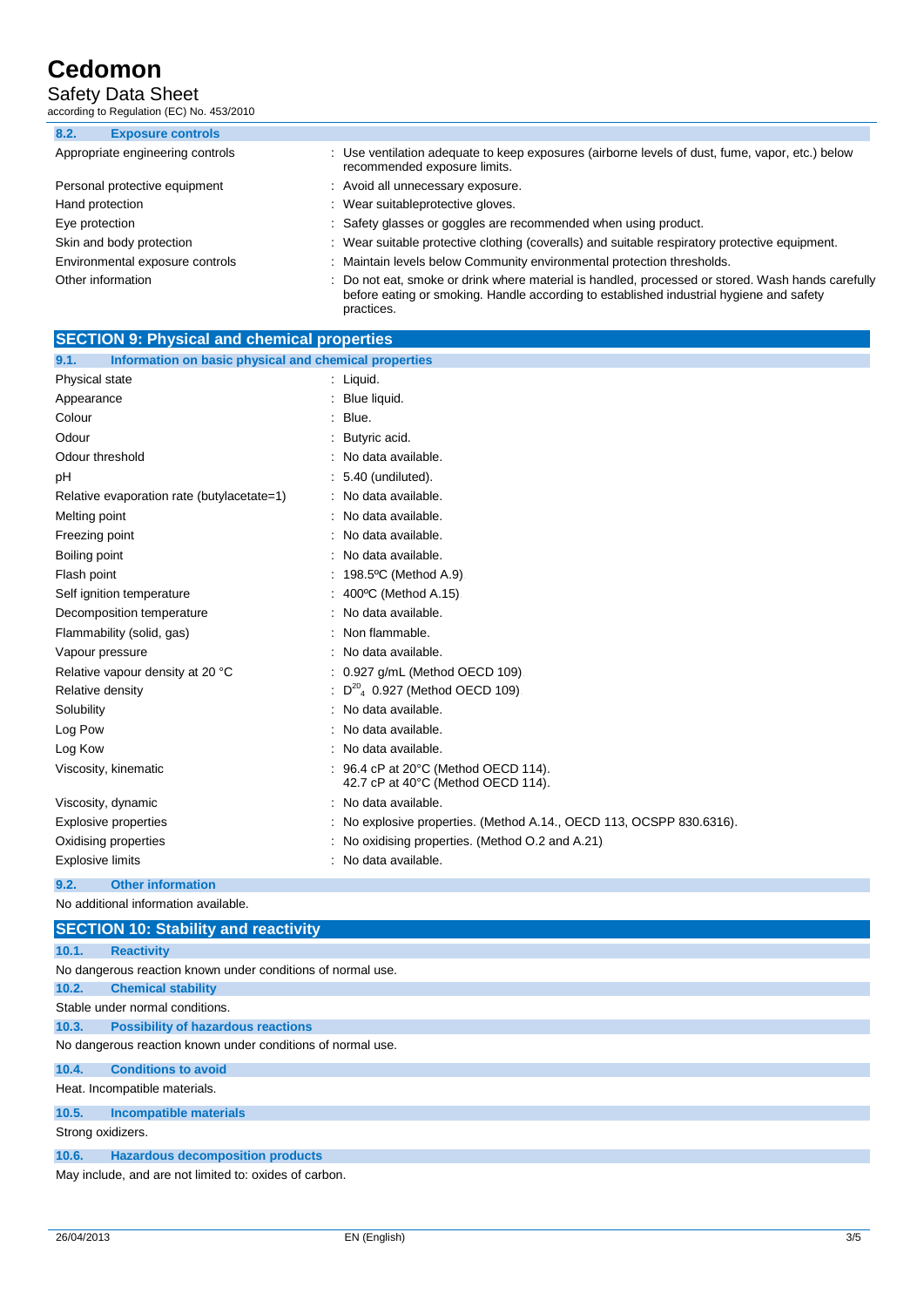### Safety Data Sheet

| according to Regulation (EC) No. 453/2010                                                                |                                                                                                      |                                                                   |  |  |
|----------------------------------------------------------------------------------------------------------|------------------------------------------------------------------------------------------------------|-------------------------------------------------------------------|--|--|
| <b>SECTION 11: Toxicological information</b>                                                             |                                                                                                      |                                                                   |  |  |
| 11.1.<br><b>Information on toxicological effects</b>                                                     |                                                                                                      |                                                                   |  |  |
| Acute toxicity<br>: Based on available data, the classification criteria are not met.                    |                                                                                                      |                                                                   |  |  |
| Summary of acute toxicity studies used for the evaluation of P. chlororaphis strain MA 342               |                                                                                                      |                                                                   |  |  |
| <b>Study type</b>                                                                                        | <b>Test item</b>                                                                                     | <b>Findings</b>                                                   |  |  |
| Acute oral toxicity (rats)                                                                               | P. chlororaphis MA 342                                                                               | $LD_{50} > 2 \times 10^{10}$ CFU/kg bw                            |  |  |
| Acute inhalation /pathogenicity (rats)                                                                   | P. chlororaphis MA 342                                                                               | $LC_{50} > 1 \times 10^8$ CFU/animal                              |  |  |
| Acute inhalation /pathogenicity (rats)                                                                   | Cedomon (P.chlororaphis MA 342 bacterial suspension in carrier)                                      | $LC_{50}$ > 5 x 10 <sup>5</sup> CFU MA 342/animal                 |  |  |
| Skin corrosion/irritation                                                                                | : Based on available data, the classification criteria are not met.                                  |                                                                   |  |  |
|                                                                                                          | Summary of Dermal irritation studies used for the evaluation of P. chlororaphis strain MA 342        |                                                                   |  |  |
| <b>Study type</b>                                                                                        | <b>Test item</b>                                                                                     | <b>Findings</b>                                                   |  |  |
| Dermal irritation (rabbits)                                                                              | P. chlororaphis MA 342                                                                               | Non-irritating                                                    |  |  |
| Serious eye damage/irritation                                                                            | : Based on available data, the classification criteria are not met.                                  |                                                                   |  |  |
|                                                                                                          | Summary of eye irritation/corrosion studies used for the evaluation of P. chlororaphis strain MA 342 |                                                                   |  |  |
| <b>Study type</b>                                                                                        | <b>Test item</b>                                                                                     | <b>Findings</b>                                                   |  |  |
| Eye irritation/corrosion (rabbits)                                                                       | P. chlororaphis MA 342                                                                               | Non-irritating                                                    |  |  |
| Respiratory or skin sensitisation<br>: Based on available data, the classification criteria are not met. |                                                                                                      |                                                                   |  |  |
|                                                                                                          | Summary of skin sensitation studies used for the evaluation of P. chlororaphis strain MA 342         |                                                                   |  |  |
| <b>Study type</b>                                                                                        | <b>Test item</b>                                                                                     | <b>Findings</b>                                                   |  |  |
| Skin sensitation<br>Buehler Test (Guinea pigs)                                                           | P. chlororaphis MA 342                                                                               | Non-sensitiser                                                    |  |  |
| Germ cell mutagenicity                                                                                   | : Based on available data, the classification criteria are not met.                                  |                                                                   |  |  |
| Carcinogenicity                                                                                          | Based on available data, the classification criteria are not met.                                    |                                                                   |  |  |
| Reproductive toxicity                                                                                    | Based on available data, the classification criteria are not met.                                    |                                                                   |  |  |
| Specific target organ toxicity (single exposure)                                                         | Based on available data, the classification criteria are not met.                                    |                                                                   |  |  |
| Specific target organ toxicity (repeated<br>exposure)                                                    | Based on available data, the classification criteria are not met.                                    |                                                                   |  |  |
| Aspiration hazard                                                                                        |                                                                                                      | Based on available data, the classification criteria are not met. |  |  |
| Potential Adverse human health effects and<br>symptoms                                                   | Based on available data, the classification criteria are not met.                                    |                                                                   |  |  |

## **SECTION 12: Ecological information**

**12.1. Toxicity**

Ecology - general **Example 20** : May cause long-term adverse effects in the aquatic environment.

| Ecotoxicological endpoints of P. chlororaphis MA 342 for mammals                                                                                                                                                               |                      |                                                                                           |  |  |
|--------------------------------------------------------------------------------------------------------------------------------------------------------------------------------------------------------------------------------|----------------------|-------------------------------------------------------------------------------------------|--|--|
| Study type                                                                                                                                                                                                                     | <b>Test item</b>     | <b>Findings</b>                                                                           |  |  |
| P. chlororaphis MA 342<br>Rat                                                                                                                                                                                                  |                      | No signs of pathogenicity and toxicity upon a dose of $2 \times 10^{10}$ CFU/kg bw        |  |  |
| Ecotoxicological endpoints of P. chlororaphis MA 342 for fish                                                                                                                                                                  |                      |                                                                                           |  |  |
| <b>Study type</b>                                                                                                                                                                                                              | <b>Test item</b>     | <b>Findings</b>                                                                           |  |  |
| P. chlororaphis                                                                                                                                                                                                                | Oncorrhynchus mykiss | 96 hour LD <sub>50</sub> > 20 x 10 <sup>10</sup> CFU/L; NOEC = 8 x 10 <sup>10</sup> CFU/L |  |  |
| <b>Persistence and degradability</b><br>12.2.                                                                                                                                                                                  |                      |                                                                                           |  |  |
| <b>Cedomon</b>                                                                                                                                                                                                                 |                      |                                                                                           |  |  |
| Persistence and degradability                                                                                                                                                                                                  |                      | Not established.                                                                          |  |  |
| <b>Bioaccumulative potential</b><br>12.3.                                                                                                                                                                                      |                      |                                                                                           |  |  |
| <b>Cedomon</b>                                                                                                                                                                                                                 |                      |                                                                                           |  |  |
| Not established.<br>Bioaccumulative potential                                                                                                                                                                                  |                      |                                                                                           |  |  |
| 12.4.<br><b>Mobility in soil</b>                                                                                                                                                                                               |                      |                                                                                           |  |  |
| No additional information available.                                                                                                                                                                                           |                      |                                                                                           |  |  |
| <b>Results of PBT and vPvB assessment</b><br>12.5.                                                                                                                                                                             |                      |                                                                                           |  |  |
| No additional information available.                                                                                                                                                                                           |                      |                                                                                           |  |  |
| 12.6.<br><b>Other adverse effects</b>                                                                                                                                                                                          |                      |                                                                                           |  |  |
| the second contract of the second contract of the second contract of the second contract of the second contract of the second contract of the second contract of the second contract of the second contract of the second cont |                      |                                                                                           |  |  |

No additional information available.